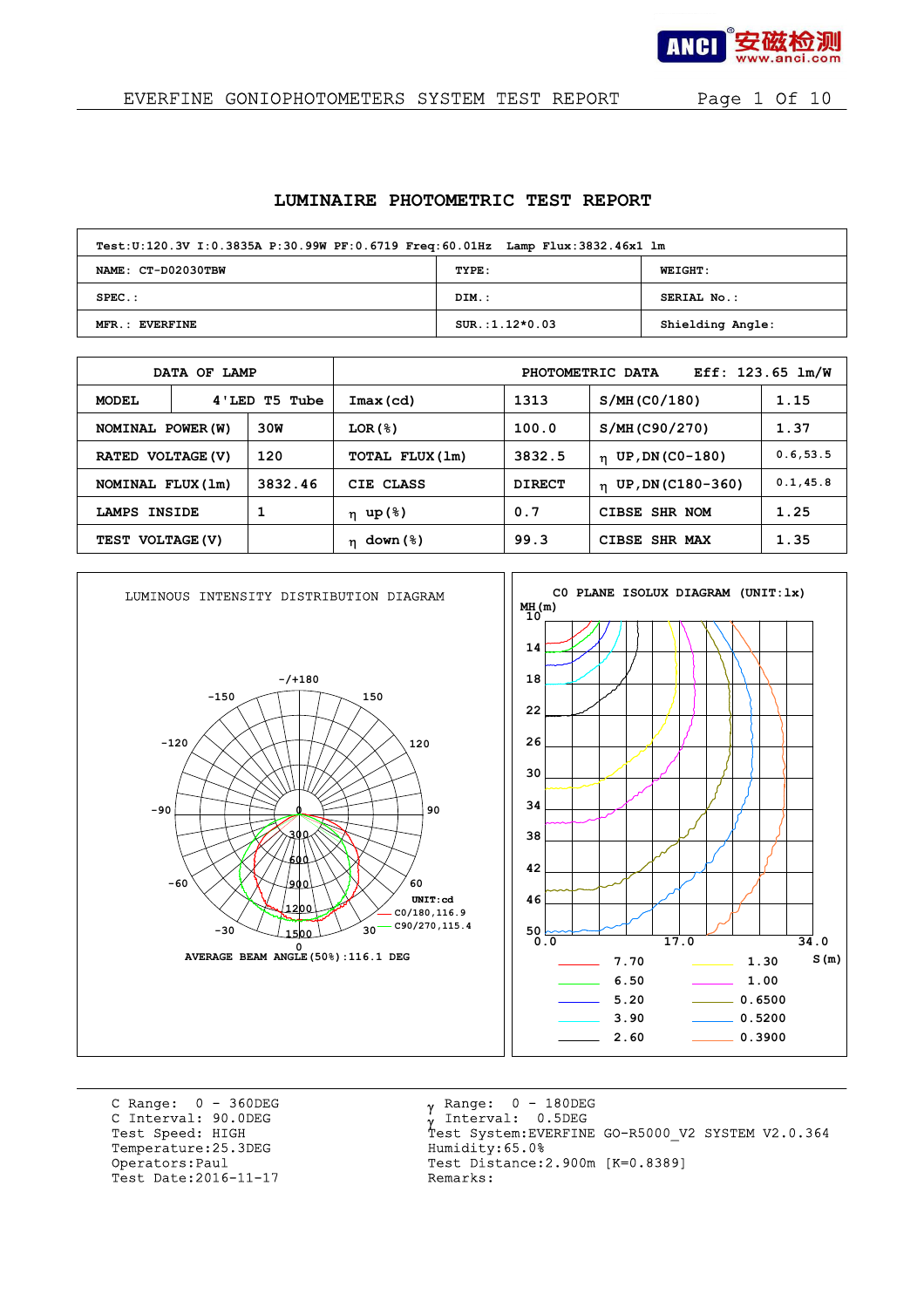

### **ZONAL FLUX DIAGRAM**

#### ZONAL FLUX DIAGRAM:

| γ.  | C <sub>0</sub> | C90    | C180   | C <sub>270</sub> |                       |  | $\mathbf{Y}$ | $\Phi$ zone | $\Phi$ total | %lum, lamp |
|-----|----------------|--------|--------|------------------|-----------------------|--|--------------|-------------|--------------|------------|
| 10  | 1309           | 1273   | 1219   | 1287             |                       |  | $0 - 10$     | 121.9       | 121.9        | 3.18, 3.18 |
| 20  | 1251           | 1209   | 1154   | 1252             |                       |  | $10 - 20$    | 351.4       | 473.3        | 12.4, 12.4 |
| 30  | 1200           | 1125   | 992.4  | 1203             |                       |  | $20 - 30$    | 541.4       | 1015         | 26.5, 26.5 |
| 40  | 1109           | 976.9  | 845.1  | 1096             |                       |  | $30 - 40$    | 670.4       | 1685         | 44,44      |
| 50  | 945.8          | 766.0  | 673.2  | 918.9            |                       |  | $40 - 50$    | 706.4       | 2392         | 62.4, 62.4 |
| 60  | 770.3          | 569.6  | 414.1  | 643.7            |                       |  | $50 - 60$    | 643.3       | 3035         | 79.2,79.2  |
| 70  | 579.9          | 272.5  | 131.7  | 412.9            |                       |  | $60 - 70$    | 459.8       | 3495         | 91.2, 91.2 |
| 80  | 312.3          | 78.49  | 13.01  | 140.3            |                       |  | $70 - 80$    | 245.7       | 3740         | 97.6,97.6  |
| 90  | 44.69          | 5.676  | 6.805  | 0.1257           |                       |  | $80 - 90$    | 64.68       | 3805         | 99.3,99.3  |
| 100 | 46.73          | 1.023  | 4.711  | 0.8996           |                       |  | $90 - 100$   | 12.15       | 3817         | 99.6,99.6  |
| 110 | 11.76          | 0.4174 | 3.408  | 1.053            |                       |  | $100 - 110$  | 9.636       | 3827         | 99.9,99.9  |
| 120 | 4.740          | 0.3727 | 1.821  | 0.7843           |                       |  | $110 - 120$  | 2.595       | 3829         | 99.9,99.9  |
| 130 | 2.974          | 0.4143 | 0.9619 | 0.6006           |                       |  | 120-130      | 1.428       | 3831         | 100,100    |
| 140 | 1.610          | 0.3855 | 0.5915 | 0.5065           |                       |  | 130-140      | 0.7404      | 3832         | 100,100    |
| 150 | 0.9139         | 0.3379 | 0.5381 | 0.5225           |                       |  | 140-150      | 0.4236      | 3832         | 100,100    |
| 160 | 0.5751         | 0.3675 | 0.4647 | 0.4742           |                       |  | 150-160      | 0.2429      | 3832         | 100,100    |
| 170 | 0.3938         | 0.3631 | 0.4143 | 0.4298           |                       |  | 160-170      | 0.1253      | 3832         | 100,100    |
| 180 | 0.4352         | 0.4292 | 0.4331 | 0.4347           |                       |  | 170-180      | 0.0379      | 3832         | 100,100    |
| DEG |                |        |        |                  | LUMINOUS INTENSITY:cd |  |              | UNIT:1m     |              |            |

Conical surface Flux(90deg): 2040.3 lm

 $\text{Sum} = 53.2\text{*}$  $\text{Ramp} = 53.2\$ 

Conical surface Flux(120deg): 3034.8 lm

 $$1um = 79.2%$  $\text{\$lamp = 79.2\%}$ 

> C Range: 0 - 360DEG C Interval: 90.0DEG<br>Test Speed: HIGH Temperature:25.3DEG Humidity:65.0%<br>Operators:Paul Test Distance:2 Test Date: 2016-11-17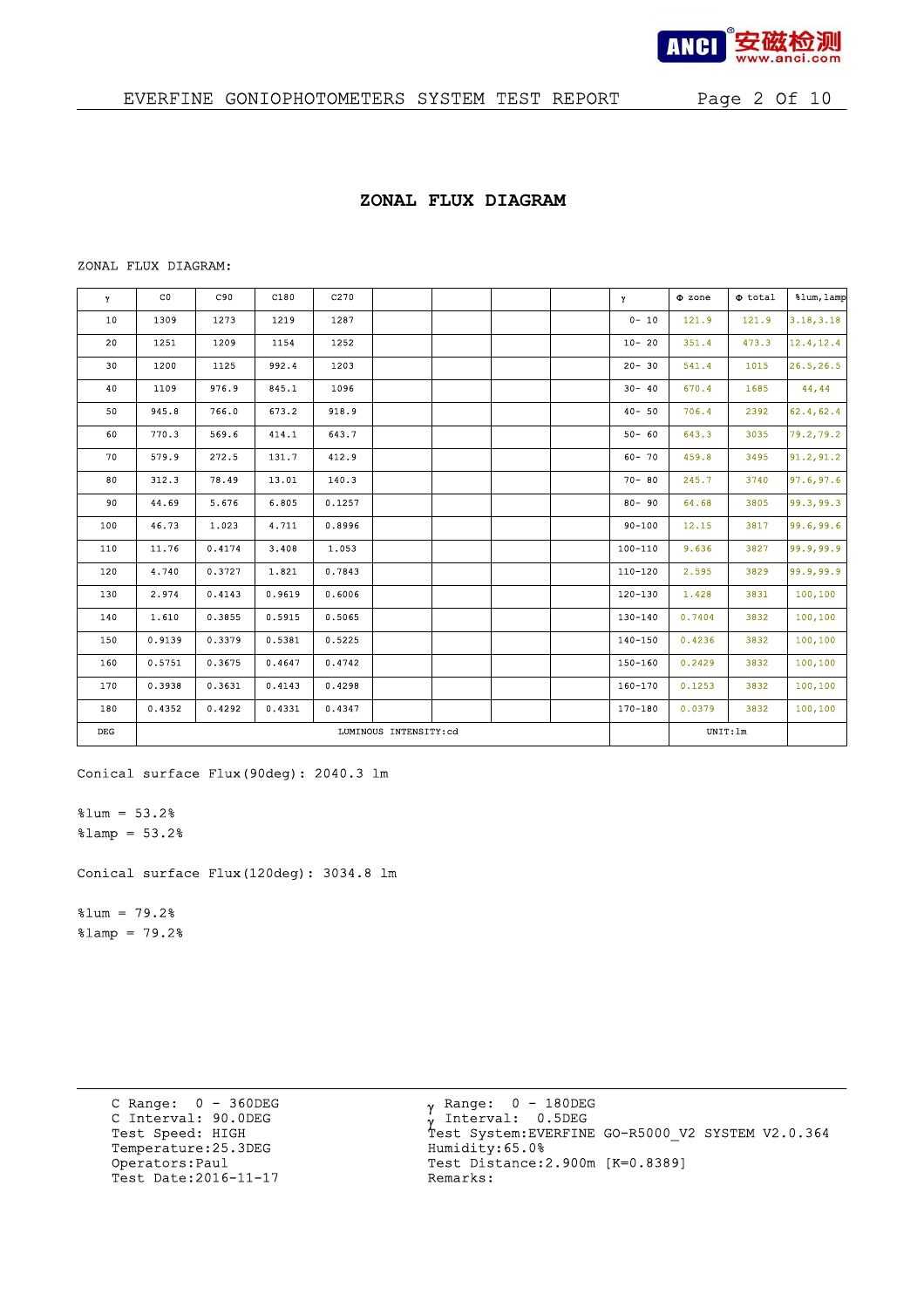

## EVERFINE GONIOPHOTOMETERS SYSTEM TEST REPORT Page 3 Of 10

### **LUMINANCE LIMITATION CURVES**

| Test:U:120.3V I:0.3835A P:30.99W PF:0.6719 Freq:60.01Hz Lamp Flux:3832.46x1 lm |                  |                  |
|--------------------------------------------------------------------------------|------------------|------------------|
| NAME: CT-D02030TBW                                                             | TYPE:            | <b>WEIGHT:</b>   |
| $SPEC.$ :                                                                      | DIM.:            | SERIAL No.:      |
| MFR.: EVERFINE                                                                 | $SUR.:1.12*0.03$ | Shielding Angle: |

|                           |              |                  |              | LUMINANCE LIMITATION CURVES |                  |             |                |                                      |                              |
|---------------------------|--------------|------------------|--------------|-----------------------------|------------------|-------------|----------------|--------------------------------------|------------------------------|
| GLARE                     | CLASS        |                  |              |                             | ILLUMINANCE (1x) |             |                |                                      |                              |
| 1.15                      | $\mathbb{A}$ | 2000             | 1000         | 500                         | $\leq$ = 300     |             |                |                                      |                              |
| 1.50                      | B            |                  | 2000         | 1000                        | 500              | $\leq 300$  |                |                                      |                              |
| 1.85                      | $\mathbb{C}$ |                  |              | 2000                        | 1000             | 500         | $\leq 300$     |                                      |                              |
| 2.20                      | D            |                  |              |                             | 2000             | 1000        | 500            | $\leq$ = 300                         |                              |
| 2.55                      | $\mathbf E$  |                  |              |                             |                  | 2000        | 1000           | 500                                  | $\leq$ = 300                 |
| G(DEG)                    |              | a                | $\mathbf b$  | $\circ$                     | d                | e           | f              | g                                    | h                            |
| 85                        | a            | b<br>$\mathbb C$ | d            | $\epsilon$                  |                  | $\mathbf f$ | g              |                                      | h                            |
| 75                        |              |                  |              |                             |                  |             |                |                                      | $\frac{8}{6}$<br>-<br>۰<br>4 |
| 65                        |              |                  |              |                             |                  |             |                |                                      | 3<br>a/h<br>$\overline{c}$   |
| 55                        |              |                  |              |                             |                  |             |                |                                      |                              |
| $45\frac{1}{8}$<br>CO/180 | 1000         | 2                | 3<br>C90/270 | 5<br>4                      | 8<br>6           | 10000       | $\overline{2}$ | $\mathcal{L}$<br>LUMINANCE (cd/(m2)) | 4                            |

|        | LUMINANCE cd/(m2) |         |
|--------|-------------------|---------|
| G(DEG) | CO/180            | C90/270 |
| 85     | 42111             | 7240    |
| 80     | 53528             | 13452   |
| 75     | 52015             | 18789   |
| 70     | 50463             | 23713   |
| 65     | 48075             | 29334   |
| 60     | 45854             | 33905   |
| 55     | 45090             | 34673   |
| 50     | 43793             | 35467   |
| 45     | 42910             | 36235   |

C Range: 0 - 360DEG C Interval: 90.0DEG<br>Test Speed: HIGH Temperature:25.3DEG Humidity:65.0%<br>Operators:Paul Test Distance:2 Test Date: 2016-11-17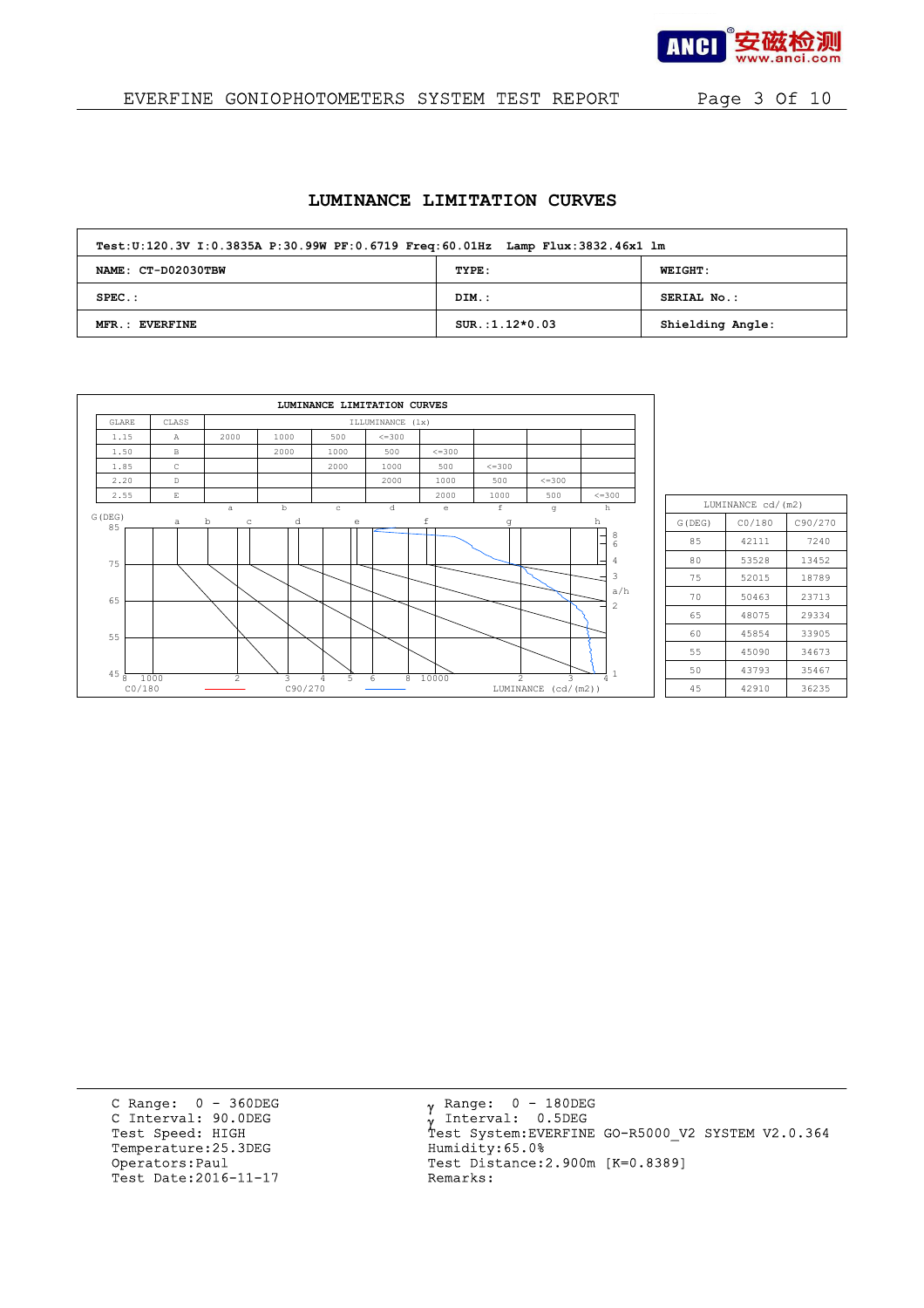

# EVERFINE GONIOPHOTOMETERS SYSTEM TEST REPORT Page 4 Of 10

#### **WEC AND CCEC**

| Test:U:120.3V I:0.3835A P:30.99W PF:0.6719 Freq:60.01Hz Lamp Flux:3832.46x1 lm |                  |                  |
|--------------------------------------------------------------------------------|------------------|------------------|
| NAME: CT-D02030TBW                                                             | TYPE:            | <b>WEIGHT:</b>   |
| $SPEC.$ :                                                                      | DIM.:            | SERIAL No.:      |
| MFR.: EVERFINE                                                                 | $SUR.:1.12*0.03$ | Shielding Angle: |

| $_{\text{o}cc}$ |      | 80%         |                        |      | 70%                  |                 |      | 50%                  |                      |     | 30%                  |                                 |      | 10 <sub>8</sub>      |                 | $\Omega$ |
|-----------------|------|-------------|------------------------|------|----------------------|-----------------|------|----------------------|----------------------|-----|----------------------|---------------------------------|------|----------------------|-----------------|----------|
| οW              | 50%  | 30%         | 10%                    | 50%  | 30%                  | 10 <sub>8</sub> | 50%  | 30 <sub>8</sub>      | 10 <sub>8</sub>      | 50% | 30%                  | 10 <sub>8</sub>                 | 50%  | 30%                  | 10 <sub>8</sub> | 0        |
| ρfc             |      | 20%         |                        |      | 20 <sub>8</sub>      |                 |      | 20 <sub>8</sub>      |                      |     | 20%                  |                                 |      | 20%                  |                 | 0        |
| <b>RCR</b>      |      |             | RCR: Room Cavity Ratio |      |                      |                 |      |                      |                      |     |                      | Wall Exitance Coeffcients (WEC) |      |                      |                 |          |
| 0.0             |      |             |                        |      |                      |                 |      |                      |                      |     |                      |                                 |      |                      |                 |          |
| 1.0             | .306 |             | .174.055               |      |                      | .298.170.054    |      |                      | $.285$ $.163$ $.052$ |     | .272.157.050         |                                 |      | .261.151.049         |                 |          |
| 2.0             | .289 | .158        | .049                   |      | .283.156.048         |                 | .271 | .151.047             |                      |     | $.260$ $.146$ $.046$ |                                 | .249 | .141                 | .044            |          |
| 3.0             | .268 | $.143$ .043 |                        |      | $.263$ $.141$ $.042$ |                 |      | $.252$ $.137$ $.042$ |                      |     | $.242$ $.133$ $.041$ |                                 |      | $.233$ $.129$ $.040$ |                 |          |
| 4.0             | .248 | .129        | .038                   |      | .243.127             | .038            |      | .234.124.037         |                      |     | $.225$ $.121$ $.036$ |                                 | .217 | .118                 | .036            |          |
| 5.0             | .230 |             | .117.034               | .225 |                      | $.116$ $.034$   |      | $.217$ $.113$ $.033$ |                      |     | $.209$ $.110$ $.033$ |                                 |      | .202.108.032         |                 |          |
| 6.0             | .213 | .107        | .031                   | .210 |                      | .106.030        | .202 | $.104$ $.030$        |                      |     | .195.101.030         |                                 | .188 | .099                 | .029            |          |
| 7.0             | .199 | .098        | .028                   | .195 | .097                 | .028            | .189 | .095.027             |                      |     | .182.093.027         |                                 | .176 | .092                 | .027            |          |
| 8.0             | .186 | .091        | .026                   | .183 | .090                 | .025            | .177 | $.088$ .025          |                      |     | $.171$ $.087$ $.025$ |                                 | .166 | .085.025             |                 |          |
| 9.0             | .174 | .084        | .024                   | .171 |                      | .084.023        |      | $.166$ $.082$ $.023$ |                      |     | .161.081.023         |                                 |      | .156.079.023         |                 |          |
| 10.0            | .164 | .079        | .022                   |      | .161 .078            | .022            |      | .156.077             | .022                 |     |                      | .152 .075 .021                  | .147 | .074                 | .021            |          |

| 0CC  |      | 80%                   |                 |      | 70%                  |          |      | 50%                                         |     |      | 30%                  |                 |      | 10 <sub>8</sub>      |                 | 0        |
|------|------|-----------------------|-----------------|------|----------------------|----------|------|---------------------------------------------|-----|------|----------------------|-----------------|------|----------------------|-----------------|----------|
| oΨ   | 50%  | 30%                   | 10 <sub>8</sub> | 50%  | 30%                  | 10%      | 50%  | 30 <sub>8</sub>                             | 10% | 50%  | 30%                  | 10 <sub>3</sub> | 50%  | 30%                  | 10 <sub>8</sub> | 0        |
| οfc  |      | 20%                   |                 |      | 20 <sub>8</sub>      |          |      | 20 <sup>8</sup>                             |     |      | 20%                  |                 |      | 20 <sub>8</sub>      |                 | $\Omega$ |
| RCR  |      | RCR:Room Cavity Ratio |                 |      |                      |          |      | Ceiling Cavity Exitance Coefficients (CCEC) |     |      |                      |                 |      |                      |                 |          |
| 0.0  |      | .196.196.196          |                 |      | .167.167.167         |          |      | .114.114.114                                |     |      | .066.066.066         |                 |      | .021 .021 .021       |                 |          |
| 1.0  | .186 |                       | $.162$ $.140$   |      | .159.139.121         |          |      | $.109$ .095 .083                            |     |      | $.062$ $.055$ $.049$ |                 | .020 | .018 .016            |                 |          |
| 2.0  | .177 | .137                  | .104            |      | .152.118.090         |          | .104 | .082.063                                    |     | .060 | .048                 | .037            | .019 | .015                 | .012            |          |
| 3.0  | .170 |                       | .120.080        |      | .146.103.069         |          | .100 | .072.049                                    |     |      | .058.042.029         |                 |      | .019.014.009         |                 |          |
| 4.0  | .162 | .107                  | .064            | .139 |                      | .092.056 |      | 039. 064. 096.                              |     | .055 | .038.023             |                 | .018 | .012 .008            |                 |          |
| 5.0  | .155 |                       | .096.053        |      | .133.083.046         |          |      | $.092$ $.058$ $.032$                        |     |      | .053.034.019         |                 |      | .017 .011 .006       |                 |          |
| 6.0  | .148 | .088                  | .045            | .127 |                      | .076.039 | .088 | .053.028                                    |     |      | .051 .031 .016       |                 | .016 | .010                 | .005            |          |
| 7.0  | .141 |                       | .081 .039 .     |      | .121 .070 .034       |          |      | $.084$ $.049$ $.024$                        |     |      | $.049$ $.029$ $.014$ |                 |      | .016 .009 .005       |                 |          |
| 8.0  | .135 | .075                  | .034            |      | .116.065.030         |          | .080 | .046 .021                                   |     | .047 | .027                 | .013            |      | $.015$ .009 .004     |                 |          |
| 9.0  | .129 |                       | .070 .031       |      | $.111$ $.061$ $.027$ |          |      | .077.043.019                                |     |      | $.045$ $.025$ $.011$ |                 |      | $.014$ $.008$ $.004$ |                 |          |
| 10.0 | .123 | .066                  | .028            |      | .106 .057            | .024     |      | .074 .040 .017                              |     | .043 |                      | .024 .010       |      | 003. 008. 014.       |                 |          |

C Range: 0 - 360DEG C Interval: 90.0DEG<br>Test Speed: HIGH Temperature:25.3DEG Humidity:65.0%<br>Operators:Paul Test Distance:2 Test Date: 2016-11-17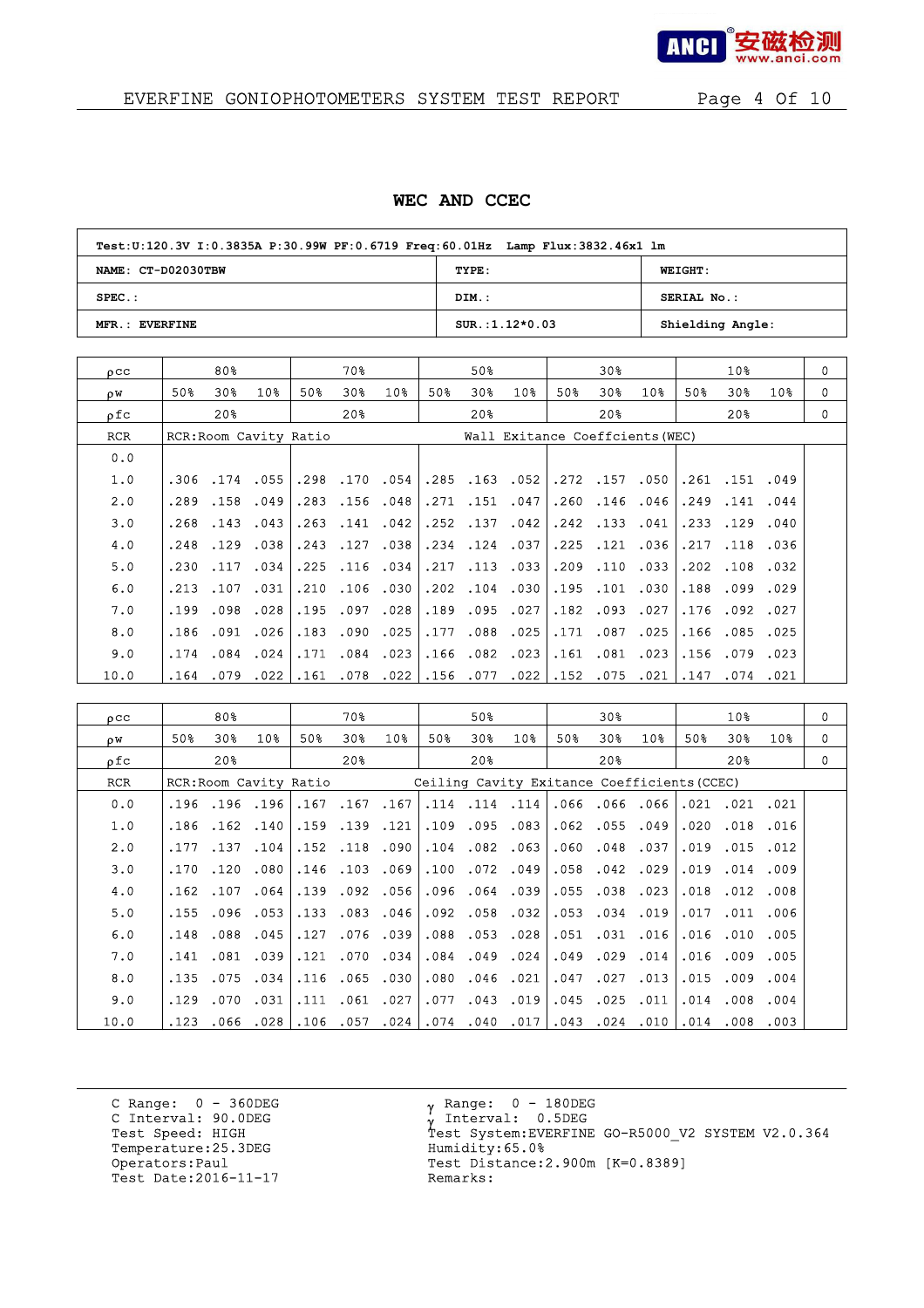

|                                                    |       |      |      |                  |      | Test:U:120.3V I:0.3835A P:30.99W PF:0.6719 Freq:60.01Hz Lamp Flux:3832.46x1 lm |      |      |                                                                         |      |      |  |
|----------------------------------------------------|-------|------|------|------------------|------|--------------------------------------------------------------------------------|------|------|-------------------------------------------------------------------------|------|------|--|
| NAME: CT-D02030TBW                                 |       |      |      |                  |      | TYPE:                                                                          |      |      | WEIGHT:                                                                 |      |      |  |
| $SPEC.$ :                                          |       |      |      |                  |      | DIM.:                                                                          |      |      | SERIAL No.:                                                             |      |      |  |
| MFR.: EVERFINE                                     |       |      |      |                  |      | SUR.: 1.12*0.03                                                                |      |      | Shielding Angle:                                                        |      |      |  |
| ceiling/cavity                                     |       | 0.7  | 0.7  | 0.5              | 0.5  | 0.3                                                                            | 0.7  | 0.7  | 0.5                                                                     | 0.5  | 0.3  |  |
|                                                    | walls | 0.5  | 0.3  | 0.5              | 0.3  | 0.3                                                                            | 0.5  | 0.3  | 0.5                                                                     | 0.3  | 0.3  |  |
| working plane                                      |       | 0.2  | 0.2  | 0.2              | 0.2  | 0.2                                                                            | 0.2  | 0.2  | 0.2                                                                     | 0.2  | 0.2  |  |
| Room dimensions                                    |       |      |      | Viewed crosswise |      |                                                                                |      |      |                                                                         |      |      |  |
| $x = 2H$ $y = 2H$                                  |       | 21.9 | 23.4 | 22.2             | 23.6 | 23.9                                                                           | 20.8 | 22.3 | 21.1                                                                    | 22.5 | 22.8 |  |
|                                                    | 3H    | 24.0 | 25.4 | 24.3             | 25.6 | 25.9                                                                           | 22.0 | 23.4 | 22.3                                                                    | 23.6 | 23.9 |  |
|                                                    | 4H    | 24.9 | 26.3 | 25.3             | 26.5 | 26.8                                                                           | 22.3 | 23.6 | 22.6                                                                    | 23.9 | 24.2 |  |
|                                                    | 6H    | 25.7 | 27.0 | 26.1             | 27.3 | 27.6                                                                           | 22.4 | 23.7 | 22.8                                                                    | 24.0 | 24.3 |  |
|                                                    | 8H    | 26.0 | 27.2 | 26.3             | 27.5 | 27.8                                                                           | 22.5 | 23.7 | 22.8                                                                    | 24.0 | 24.3 |  |
|                                                    | 12H   | 26.1 | 27.3 | 26.5             | 27.6 | 27.9                                                                           | 22.4 | 23.6 | 22.8                                                                    | 23.9 | 24.2 |  |
|                                                    |       |      |      |                  |      |                                                                                |      |      |                                                                         |      |      |  |
| 4H                                                 | 2H    | 22.5 | 23.8 | 22.8             | 24.1 | 24.3                                                                           | 21.6 | 22.9 | 21.9                                                                    | 23.2 | 23.5 |  |
|                                                    | 3H    | 24.7 | 25.8 | 25.0             | 26.1 | 26.5                                                                           | 23.0 | 24.1 | 23.3                                                                    | 24.4 | 24.8 |  |
|                                                    | 4H    | 25.8 | 26.8 | 26.1             | 27.1 | 27.5                                                                           | 23.5 | 24.5 | 23.8                                                                    | 24.8 | 25.2 |  |
|                                                    | 6H    | 26.7 | 27.6 | 27.1             | 28.0 | 28.4                                                                           | 23.7 | 24.6 | 24.1                                                                    | 25.0 | 25.4 |  |
|                                                    | 8H    | 27.0 | 27.9 | 27.5             | 28.3 | 28.7                                                                           | 23.8 | 24.6 | 24.2                                                                    | 25.0 | 25.4 |  |
|                                                    | 12H   | 27.2 | 28.0 | 27.6             | 28.4 | 28.8                                                                           | 23.8 | 24.6 | 24.2                                                                    | 25.0 | 25.4 |  |
|                                                    |       |      |      |                  |      |                                                                                |      |      |                                                                         |      |      |  |
| 8H                                                 | 4H    | 25.9 | 26.8 | 26.4             | 27.2 | 27.6                                                                           | 23.9 | 24.8 | 24.3                                                                    | 25.2 | 25.6 |  |
|                                                    | 6H    | 27.1 | 27.8 | 27.5             | 28.2 | 28.6                                                                           | 24.4 | 25.1 | 24.8                                                                    | 25.5 | 25.9 |  |
|                                                    | 8H    | 27.5 | 28.1 | 27.9             | 28.5 | 29.0                                                                           | 24.5 | 25.1 | 25.0                                                                    | 25.6 | 26.0 |  |
|                                                    | 12H   | 27.7 | 28.3 | 28.2             | 28.7 | 29.2                                                                           | 24.5 | 25.1 | 25.0                                                                    | 25.5 | 26.0 |  |
|                                                    |       |      |      |                  |      |                                                                                |      |      |                                                                         |      |      |  |
| 12H                                                | 4H    | 25.9 | 26.7 | 26.4             | 27.1 | 27.5                                                                           | 24.0 | 24.8 | 24.4                                                                    | 25.2 | 25.6 |  |
|                                                    | 6H    | 27.1 | 27.7 | 27.5             | 28.2 | 28.6                                                                           | 24.5 | 25.1 | 25.0                                                                    | 25.6 | 26.0 |  |
|                                                    | 8H    | 27.5 | 28.1 | 28.0             | 28.5 | 29.0                                                                           | 24.7 | 25.2 | 25.1                                                                    | 25.7 | 26.2 |  |
| Variations with the observer position at spacings: |       |      |      |                  |      |                                                                                |      |      |                                                                         |      |      |  |
| $S = 1.0H$                                         |       |      |      | $+ 0.1 / - 0.1$  |      |                                                                                |      |      | Viewed endwise<br>$+ 0.2 / - 0.2$<br>$+ 0.3 / - 0.4$<br>$+ 0.3 / - 0.6$ |      |      |  |
|                                                    | 1.5H  |      |      | $+ 0.1 / - 0.2$  |      |                                                                                |      |      |                                                                         |      |      |  |
|                                                    | 2.0H  |      |      | $+ 0.1 / - 0.2$  |      |                                                                                |      |      |                                                                         |      |      |  |

### **UGR(Unified Glare Rating) Table**

CIE Pub.117, 3832 lm Total Lamp Luminous Flux Correct (8log(F/F0) = 4.7)

C Range: 0 - 360DEG C Interval: 90.0DEG<br>Test Speed: HIGH Temperature:25.3DEG Humidity:65.0%<br>Operators:Paul Test Distance:2 Test Date: 2016-11-17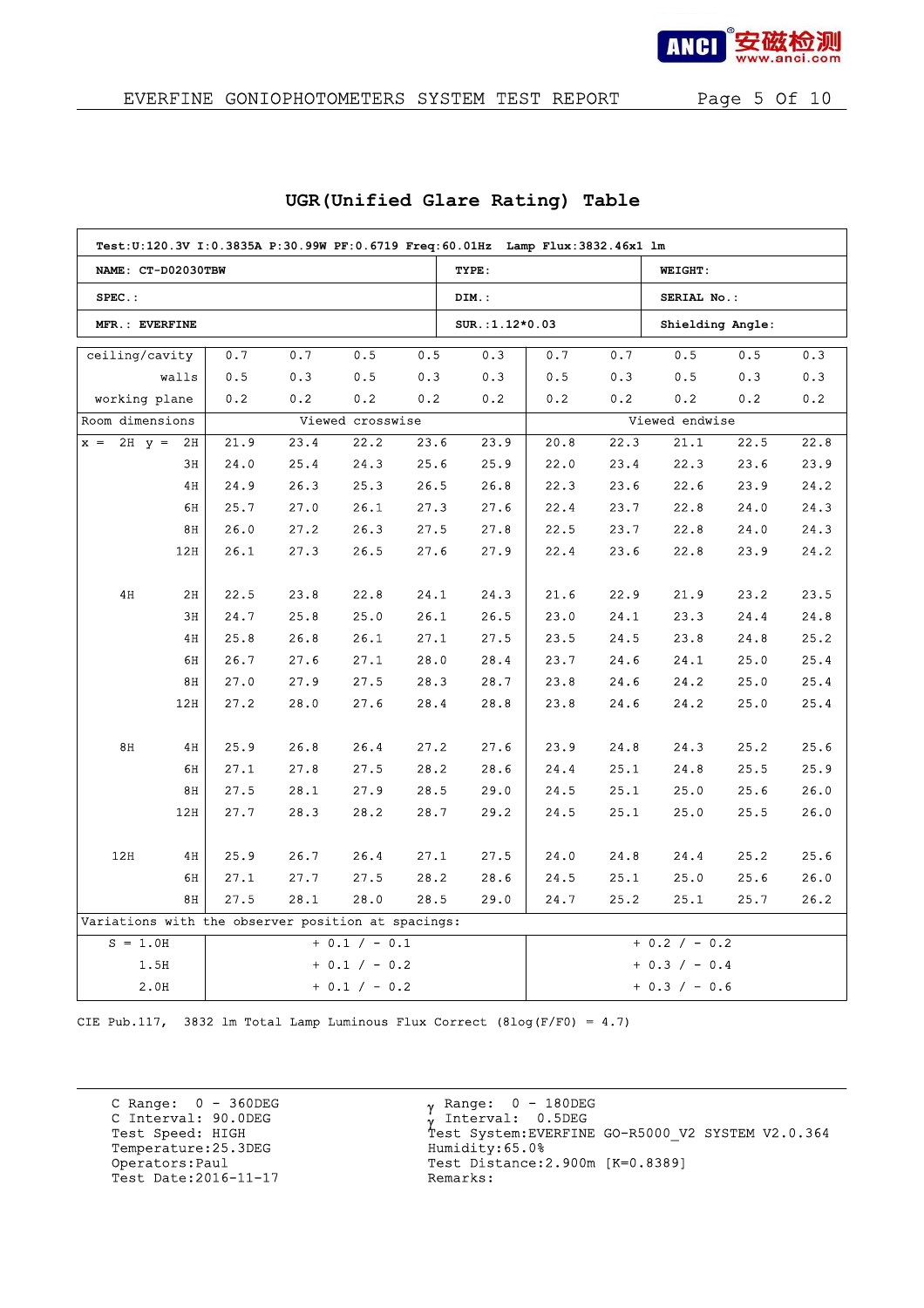

## EVERFINE GONIOPHOTOMETERS SYSTEM TEST REPORT Page 6 Of 10

#### **UTILIZATION FACTORS TABLE**

| Test:U:120.3V I:0.3835A P:30.99W PF:0.6719 Freq:60.01Hz Lamp Flux:3832.46x1 lm |                  |                  |
|--------------------------------------------------------------------------------|------------------|------------------|
| NAME: CT-D02030TBW                                                             | TYPE:            | <b>WEIGHT:</b>   |
| $SPEC.$ :                                                                      | DIM.:            | SERIAL No.:      |
| MFR.: EVERFINE                                                                 | $SUR.:1.12*0.03$ | Shielding Angle: |

|               | <b>REFLECTANCE</b>                                               |     |                                                 |           |     |     |     |     |     |             |  |
|---------------|------------------------------------------------------------------|-----|-------------------------------------------------|-----------|-----|-----|-----|-----|-----|-------------|--|
| Ceiling       | 0.8                                                              | 0.8 | 0.8                                             | 0.7       | 0.7 | 0.7 | 0.5 | 0.5 | 0.5 | $\mathbf 0$ |  |
| Walls         | 0.7                                                              | 0.5 | 0.3                                             | 0.7       | 0.5 | 0.3 | 0.7 | 0.5 | 0.3 | $\mathbf 0$ |  |
| Working plane | 0.2                                                              | 0.2 | 0.2                                             | 0.2       | 0.2 | 0.2 | 0.2 | 0.2 | 0.2 | 0           |  |
| ROOM INDEX    |                                                                  |     | UTILIZATION FACTORS (PERCENT) $k(RI)$ x RCR = 5 |           |     |     |     |     |     |             |  |
| $k = 0.60$    | 57                                                               | 45  | 38                                              | 56        | 45  | 38  | 55  | 44  | 38  | 31          |  |
| 0.80          | 67                                                               | 55  | 48                                              | 66        | 55  | 48  | 64  | 54  | 47  | 40          |  |
| 1.00          | 76                                                               | 65  | 57                                              | 74        | 64  | 57  | 72  | 65  | 56  | 49          |  |
| 1.25          | 83                                                               | 72  | 65                                              | 81        | 72  | 65  | 79  | 70  | 64  | 57          |  |
| 1.50          | 88                                                               | 78  | 71                                              | 86        | 77  | 71  | 83  | 75  | 69  | 62          |  |
| 2.00          | 95                                                               | 86  | 80                                              | 93        | 85  | 79  | 89  | 83  | 78  | 70          |  |
| 2.50          | 99                                                               | 91  | 85                                              | 97        | 90  | 84  | 93  | 87  | 82  | 74          |  |
| 3.00          | 102                                                              | 95  | 90                                              | 100       | 94  | 89  | 96  | 91  | 86  | 78          |  |
| 4.00          | 106                                                              | 100 | 96                                              | 104       | 99  | 94  | 99  | 95  | 92  | 83          |  |
| 5.00          | 109                                                              | 104 | 100                                             | 106       | 102 | 98  | 101 | 98  | 95  | 86          |  |
| ROOM INDEX    |                                                                  |     |                                                 | UF(total) |     |     |     |     |     | Direct      |  |
|               | According to DIN EN 13032-2 2004<br>Suspended<br>SHRNOM = $1.25$ |     |                                                 |           |     |     |     |     |     |             |  |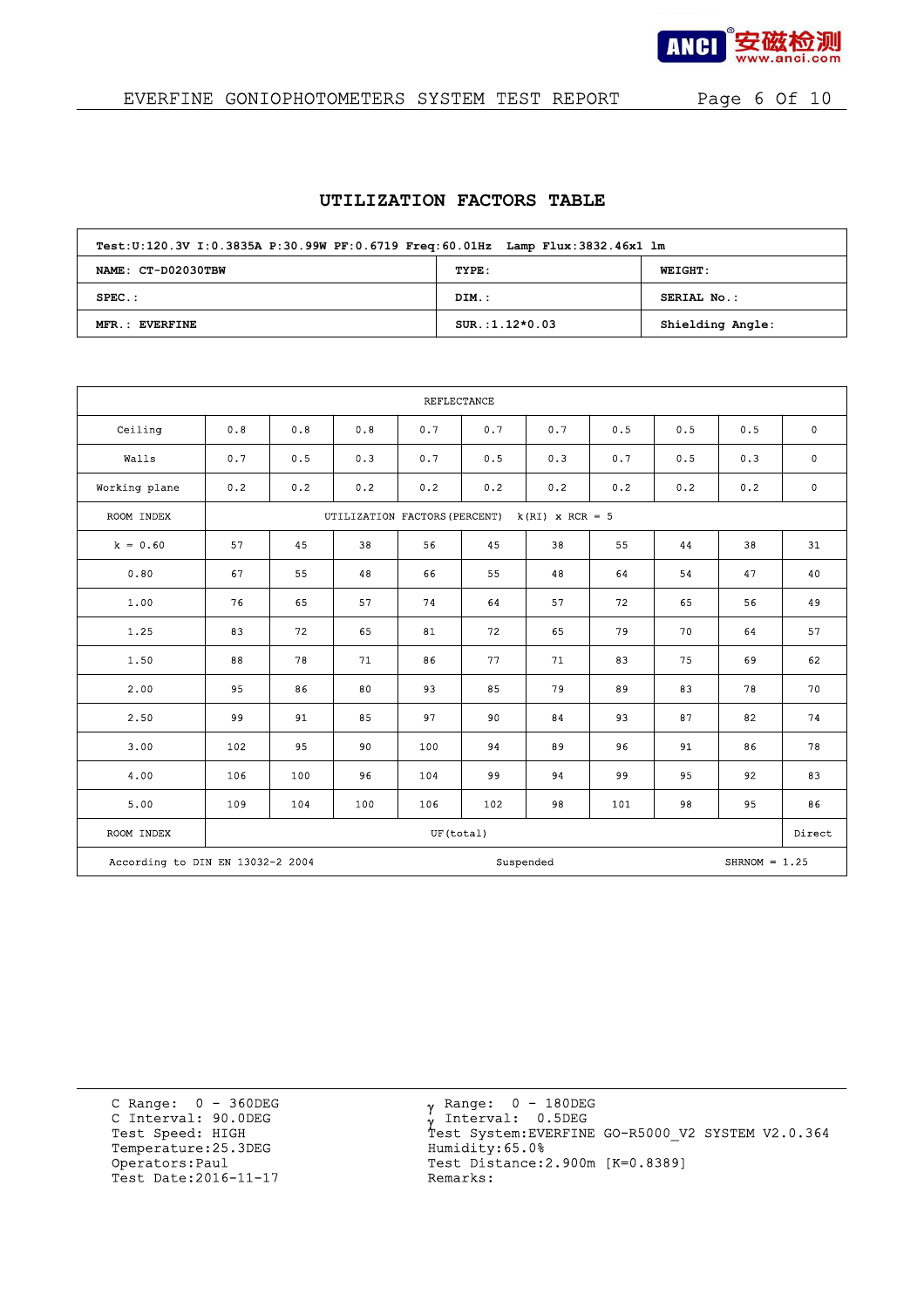

#### EVERFINE GONIOPHOTOMETERS SYSTEM TEST REPORT Page 7 Of 10

### **ISOCANDELA DIAGRAM**

| Test:U:120.3V I:0.3835A P:30.99W PF:0.6719 Freq:60.01Hz Lamp Flux:3832.46x1 lm |                  |                  |  |  |  |  |  |  |  |  |
|--------------------------------------------------------------------------------|------------------|------------------|--|--|--|--|--|--|--|--|
| NAME: CT-D02030TBW                                                             | TYPE:            | <b>WEIGHT:</b>   |  |  |  |  |  |  |  |  |
| $SPEC.$ :                                                                      | DIM.:            | SERIAL No.:      |  |  |  |  |  |  |  |  |
| MFR.: EVERFINE                                                                 | $SUR.:1.12*0.03$ | Shielding Angle: |  |  |  |  |  |  |  |  |



C Range: 0 - 360DEG C Interval: 90.0DEG<br>Test Speed: HIGH Temperature:25.3DEG Humidity:65.0%<br>Operators:Paul Test Distance:2 Test Date: 2016-11-17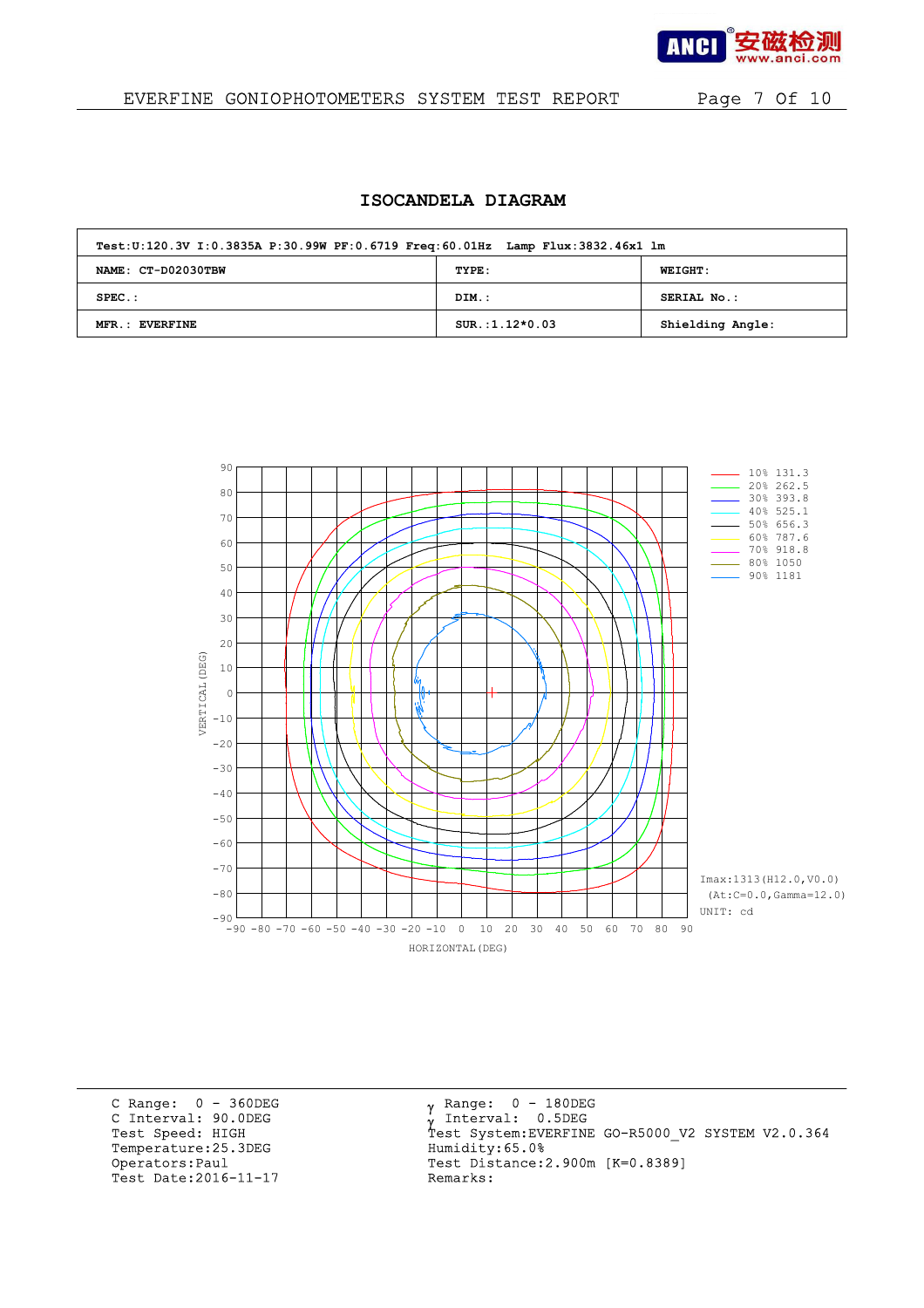

#### EVERFINE GONIOPHOTOMETERS SYSTEM TEST REPORT Page 8 Of 10

#### **AAI Figure**

| Test:U:120.3V I:0.3835A P:30.99W PF:0.6719 Freq:60.01Hz Lamp Flux:3832.46x1 lm |                  |                  |  |  |  |  |  |  |  |
|--------------------------------------------------------------------------------|------------------|------------------|--|--|--|--|--|--|--|
| NAME: CT-D02030TBW                                                             | TYPE:            | <b>WEIGHT:</b>   |  |  |  |  |  |  |  |
| $SPEC.$ :                                                                      | DIM.:            | SERIAL No.:      |  |  |  |  |  |  |  |
| MFR.: EVERFINE                                                                 | $SUR.:1.12*0.03$ | Shielding Angle: |  |  |  |  |  |  |  |



Flux out:2917 lm

**Note:The Curves indicate the illuminated area and the average illumination when the luminaire is at different distance.**

C Range: 0 - 360DEG C Interval: 90.0DEG<br>Test Speed: HIGH Temperature: 25.3DEG<br>Operators: Paul Test Date: 2016-11-17

 $_{\rm V}$  Range: 0 - 180DEG γ Range: 0 - 180DE<br>γ Interval: 0.5DEG γ y Interval: 0.0086<br>Test System:EVERFINE GO-R5000\_V2 SYSTEM V2.0.364<br>Humidity:65.0% Test Distance:2.900m [K=0.8389]<br>Remarks: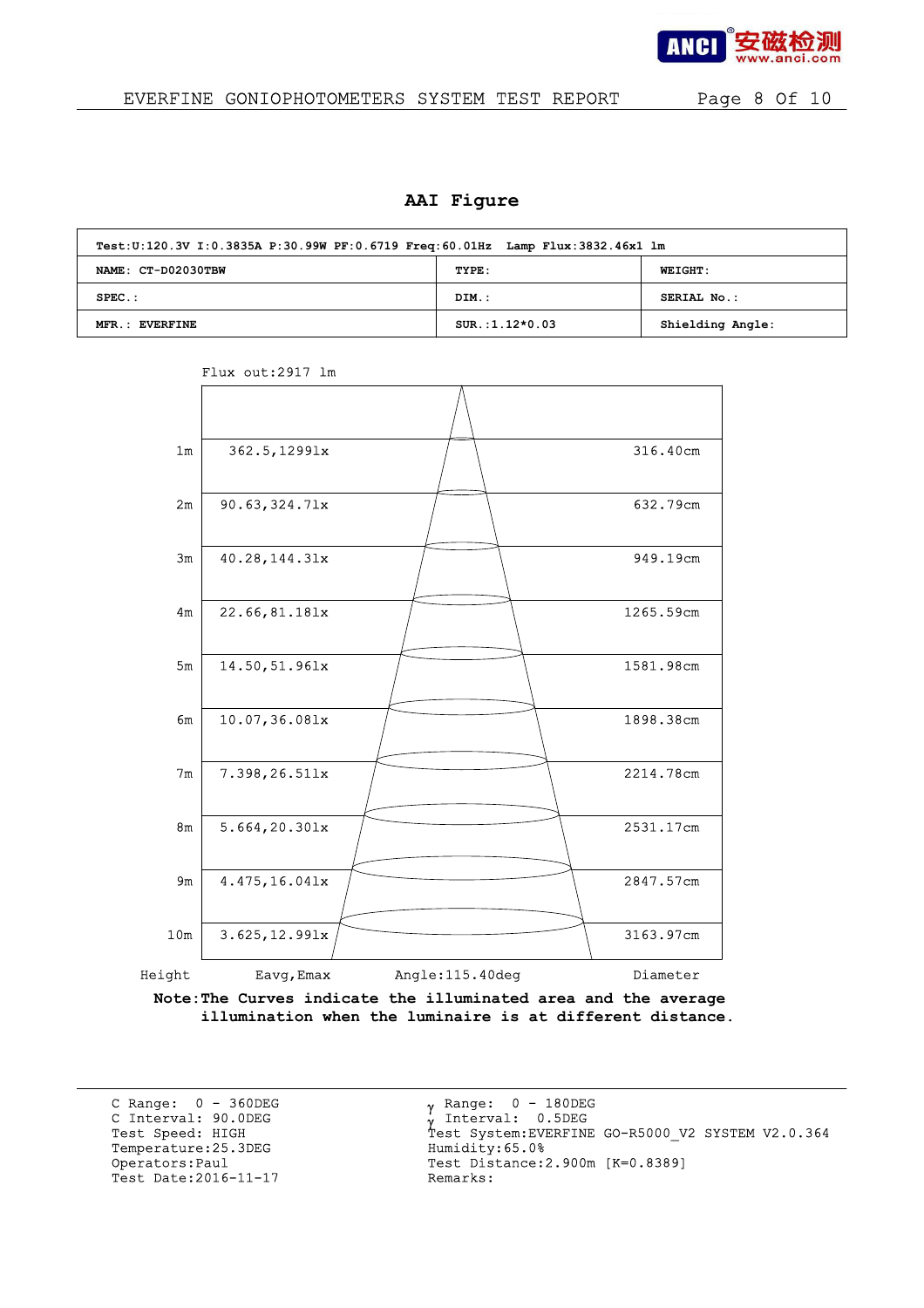

## EVERFINE GONIOPHOTOMETERS SYSTEM TEST REPORT Page 9 Of 10

### **Planar Illuminance Curve**



C Range: 0 - 360DEG C Interval: 90.0DEG<br>Test Speed: HIGH Temperature:25.3DEG Humidity:65.0%<br>Operators:Paul Test Distance:2 Test Date: 2016-11-17